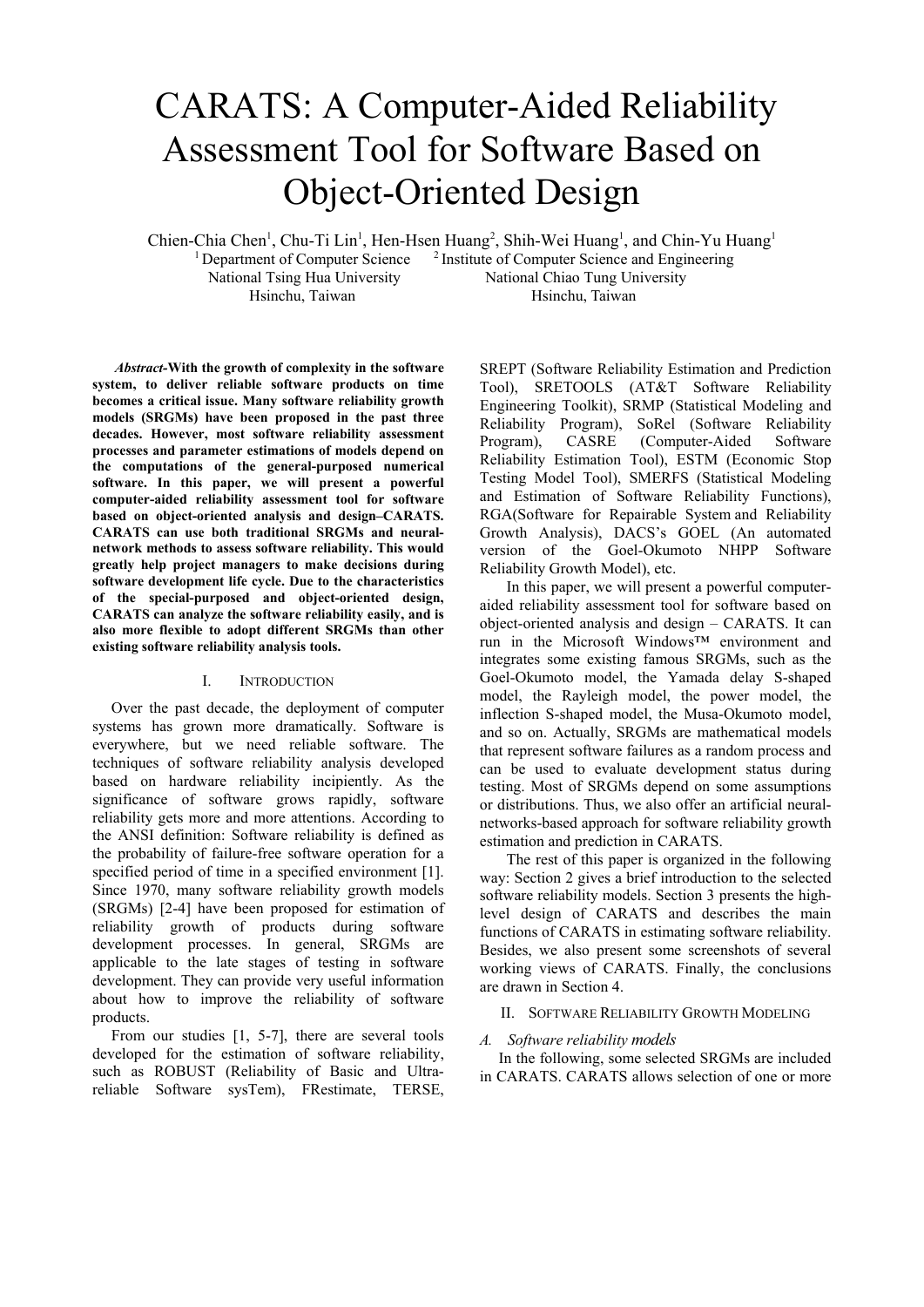software reliability models to be run, using the failure data shown in the main window.

 $\bullet$  *Goel-Okumoto Model*. The Goel-Okumoto model was proposed by Goel and Okumoto in 1979 [2]. This model is characterized by the following mean value function:

$$
m(t) = N \{1 - \exp(-rt)\},
$$
 (1)

where *N* is the number of initial faults in the software and *r* is the fault detection rate.

<sup>z</sup> *Yamada Delayed S-Shaped Model.* The yamada delayed S-shaped model was proposed by Yamada in 1984 and is characterized by the following mean value function [2]:

$$
m(t) = N \{1 - (1 + \rho t) \exp(-\rho t)\},
$$
 (2)

where  $\rho$  is the fault removal (failure detection and fault isolation) rate parameter.

• *Rayleigh Model*. The Rayleigh model is a member of the family of the Weibull distribution [8] and is characterized by the following mean value function:

$$
m(t) = N \{1 - \exp(-\phi t^2)\},
$$
 (3)

where  $\phi$  is the failure rate parameter.

• *Power Model*. The power model was proposed by Crow in 1974 [2, 8]. This model is characterized by the following mean value function:

$$
m(t) = N \cdot t^{\omega}, \tag{4}
$$

where  $\omega$  is the shape parameter.

• *Inflection S-Shaped Model*. The inflection S-shaped model was proposed by Ohba in 1984 [2]. This model is characterized by the following mean value function:

$$
m(t) = N \frac{1 - \exp(-\varphi t)}{1 + \psi \cdot \exp(-\varphi t)},
$$
\n(5)

where  $\varphi$  is the failure detection rate, and  $\psi$  is the inflection parameter.

• *Musa-Okumoto Model*. This model is a logarithmic Poisson execution time model based on NHPP with an intensity function decreasing exponentially with expected failures experienced [3].

$$
\lambda(\mu) = \lambda_0 \exp(-\theta \mu) \,, \tag{6}
$$

where  $\lambda_0$  is the initial failure intensity and  $\theta$  is the rate of reduction in the normalized failure intensity per failure. This model incorporates the claim that the repair of early failures reduces the failure intensity more than later ones. The expected number of failures is a logarithmic function of (execution) time:

$$
\mu(t) = \frac{1}{\theta} \ln(\lambda_0 \theta t + 1) \tag{7}
$$

## *B. Parameters estimation*

Two most popular estimation techniques are *Maximum Likelihood Estimation* (MLE) and *Least Squares Estimation* (LSE). The maximum likelihood technique estimates parameters by solving a set of simultaneous equations and is better in deriving confidence intervals. The method of least squares

minimizes the sum of squares of the deviations between what we actually observe and what we expect [1-4]. However, MLE may not always produce parameter estimates, and takes more computation time than LSE. LSE usually requires less computation time to estimate parameters, and always finds a parameter estimate. CARATS provides MLE and LSE techniques to estimate the parameters. For example, we can evaluate the parameters of selected SRGMs by minimizing the least square sum as the following:

$$
S = \sum_{k=1}^{n} [m_k - m(t_k)]^2, \qquad (8)
$$

where  $m_k$  is the cumulative number of failures consumed in time  $(0, t_k]$ , and  $m(t_k)$  is the cumulative number of failures estimated by the given model. Differentiating *S* with respect to the parameters of SRGM, setting the partial derivatives to zero and rearranging these terms, we can solve this type of nonlinear least square problems. On the other hand, the likelihood function is defined as the following:

$$
L = \prod_{k=1}^{n} \frac{[m(t_k) - m(t_{k-1})]^{(m_k - m_{k-1})}}{(m_k - m_{k-1})!} \cdot \exp[-(m(t_k) - m(t_{k-1}))] \cdot (9)
$$

Taking the natural logarithm of the above equation, we can obtain *lnL*. The maximum likelihood estimates of the unknown parameters of SRGMs can be obtained by differentiating *lnL* with respect to each of the unknown parameters and solving the equations simultaneously.

## *C. Prediction of software reliability using neural networks*

Neural networks are constructed by variable number of neurons, and each one has its bias and weight. In the training process, neurons adjust their biases and weights to reach a given goal, and the final outputs are evaluated by a specific activation function, which is to limit the amplitude of output of a neuron [9]. After training with representative historical data, neural networks can predict the software reliability growth model. Note that although most researchers think that the neural networks approach is a black-box method, we still can explain the neural networks from the mathematical viewpoints of software reliability modeling and implement it in CARATS.

## III. DESIGN AND ARCHITECTURE OF CARATS

The architecture of CARATS is shown in Fig. 1 and can be divided into three sub-modules. The format of failure data files used by CARATS can be time between failures (TBF) or failure counts (FC). Note that some of the selected models built into CARATS accept only TBF data, while the others accept only FC data. Simply speaking, the data analyzer will analyze the failure data and this work can be step-by-step done by project creation wizard. The numerical analyzer will proceed with the estimation of models' parameters. Finally, the results analyzer will transform the result of analytic data into visual output. In fact, we can select all models from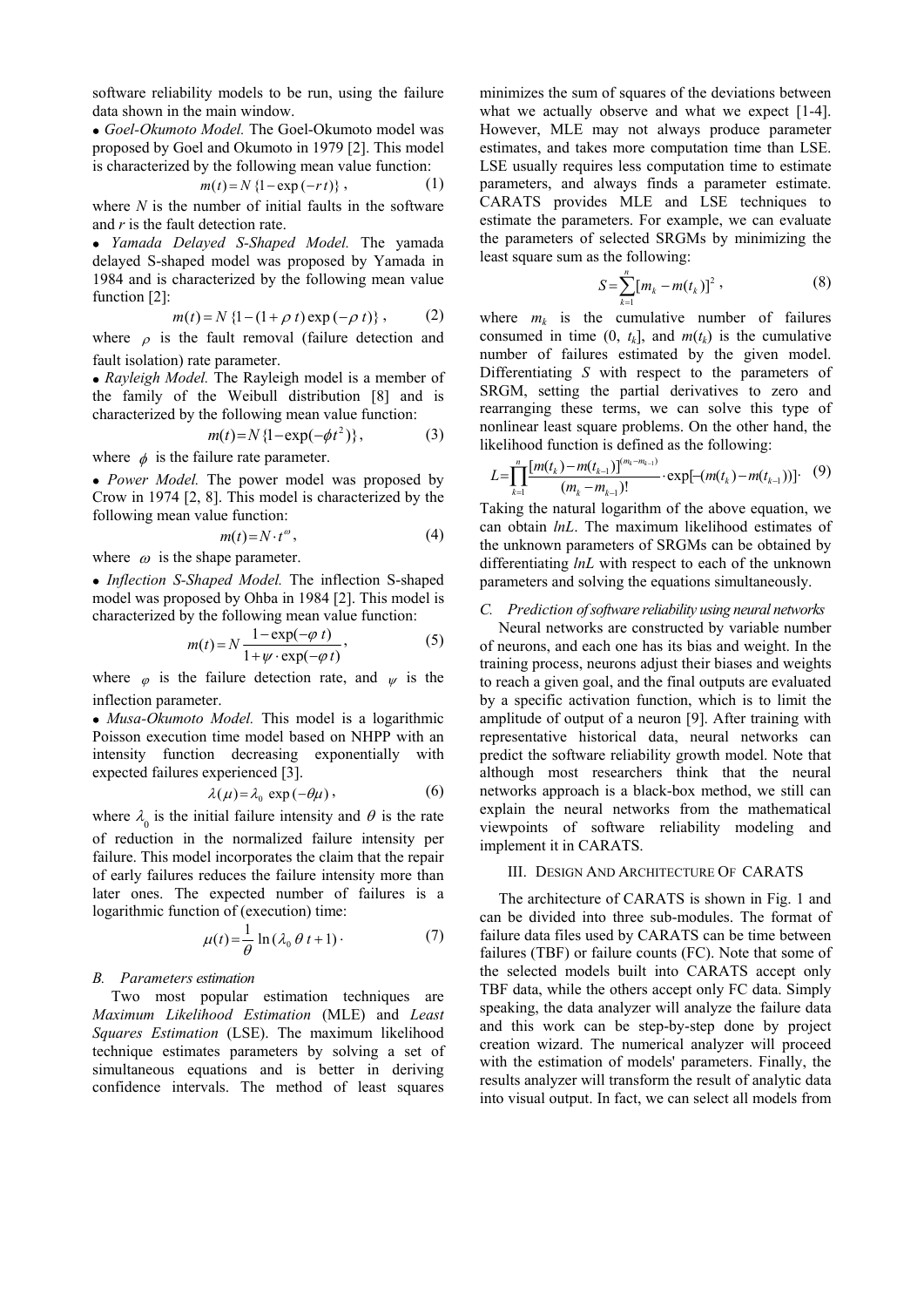a list of the built-in SRGMs that were run. The results of these models will then be plotted in the graphic display window. In this version, the optimal software release time based on reliability and cost criteria can also be computed by CARATS and visually presented to the user. Fig. 2 depicts the related UML class diagram of CARATS.



Fig. 1 The architecture of CARATS



Fig. 2 CARATS UML class diagram.

## *A. Project creation*

CARATS supports multiple data sets in a project and each can have different analysis strategies, such as predicting by different models or evaluating model parameters by different estimation methods. Beginners can easily perform this tool by following the project creation wizard of CARATS.

## *B. Viewing and adjusting data set settings*

After creating a failure data set and finishing the necessary initial estimation, users can adjust settings by means of the estimation results and read the brief report from the settings dialog as shown in Fig. 3. The "Iterations" in the Fig. 3 is the number of iterations that CARATS spent before models being converged. And the rest five are some criteria to evaluate the model performance [10-12]. Besides, users can also compute and obtain the optimal software release time based on the desired release criteria. The main purpose is to minimize the cost of software development when a desired reliability objective is given.



Fig. 3 Brief reports for the selected data set.

#### *C. Software reliability estimation results*

Figures 4(a)-4(c) depict the results of performance comparisons. Note that each simulation result has its own diagram independently. We can also see that Fig. 4(c) is a Reliability Demonstration Chart (RDC) analyzing failure incident data, choosing an operational reliability target against all in-scope errors. The chart can be created using the parameters of Discrimination ratio, Supplier risk, and Consumer risk. These parameters can be set in advance.